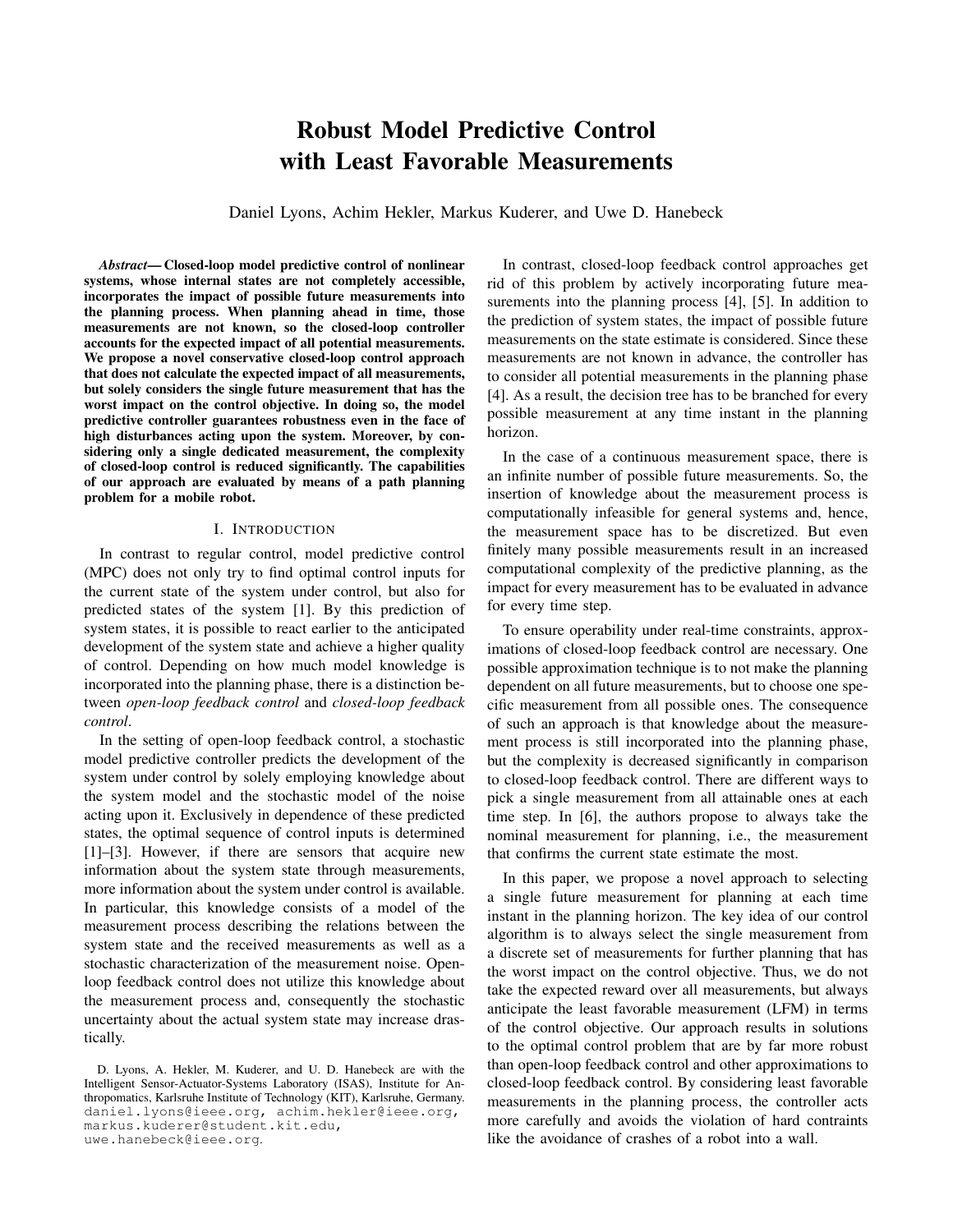However, the complexity of calculating the least favorable measurement equals the complexity of the closed-loop control algorithm. We propose an approximation performed by rating the impact of measurements on the systems state through a greedy approach. This impact is expressed in terms of a one-step objective function that evaluates how beneficial or detrimental certain states of the system are. Also, this approximation by a greedy selection of the least favorable measurements leads to a considerable reduction in complexity of the control problem.

The paper is structured as follows: In the following section, we describe the considered optimal control problem in detail. Our novel approach of conservative planning with least favorable measurements is presented in Section III. The capabilities and the efficiency of our approach are evaluated by means of a path planning problem in Section IV. Conclusions and an outlook to future work conclude the paper.

#### II. PROBLEM FORMULATION

A model predictive controller predicts the system state over a planning horizon in dependence on a sequence of control inputs. The predicted states within the planning horizon are rated by an objective function that models how advantageous or disadvantageous specific states and control inputs are. The sequence of control inputs is determined that maximizes this objective and the first element of the optimal sequence is applied to the system. In the next time step, this procedure is repeated.

### *A. System Properties*

The random variable  $\underline{x}_k$  characterizes the controller's estimate about the current state of the system. Throughout the paper, we assume that the dynamic behaviour of the system under control can be described by the discrete-time nonlinear dynamic system

$$
\underline{\boldsymbol{x}}_{k+1} = \underline{a}_k(\underline{\boldsymbol{x}}_k, \underline{\boldsymbol{u}}_k, \underline{\boldsymbol{w}}_k) \tag{1}
$$

in dependence of applied control inputs  $\underline{u}_k$ . The control input  $\underline{u}_k$  that can be applied to the system is taken from a finite discrete set

$$
\mathcal{U}_k := \{ \underline{u}_k^{(1)}, \underline{u}_k^{(2)}, \dots, \underline{u}_k^{(L)} \}.
$$

The nonlinear measurement model

$$
\underline{\boldsymbol{z}}_k = \underline{h}_k(\underline{\boldsymbol{x}}_k, \underline{\boldsymbol{v}}_k) \tag{2}
$$

describes how the outcome of the measurement process is linked to the system state.

Furthermore, the random variables  $\underline{w}_k$  and  $\underline{v}_k$  subsume the stochastic noises acting upon the system and the measurement process. Both the system state  $x_k \in \mathcal{X}$  and the measurements  $z_k \in \mathcal{Z}$  are continuous random variables characterized by their probability density functions  $f_k^x$  and  $f_k^z$ , respectively.

For the specific class of systems, whose internal states are not completely accessible, these states can be estimated on the basis of noisy measurements and the previously

applied control inputs. The current state estimate  $\underline{x}_k$  can be calculated by a recursive Bayesian estimator, which will be explained in the following subsection.

### *B. Bayesian Estimation*

A Bayesian estimator consists of two alternating processing steps called *prediction* and *filtering step*.

In the prediction step, the system state  $\underline{x}_k$  is updated to the system state  $\underline{x}_{k+1}^{\text{p}}$  at the next time step by means of the Chapman-Kolmogorov equation

$$
f_{k+1}^p(\underline{x}_{k+1}) = \int f^T(\underline{x}_{k+1}|\underline{x}_k, \underline{u}_k) f_k(\underline{x}_k) d\underline{x}_k , \quad (3)
$$

where the transition density  $f_k^T(\underline{x}_{k+1}|\underline{x}_k, \underline{u}_k)$  is a probabilistic representation of (1).

The filtering step incorporates a new measurement  $\hat{\underline{z}}_k$  into a prior state estimate  $f_k^p$ , which is the result of the previously executed prediction step, by employing Bayes' law

$$
f_k^e(\underline{x}_k) = \frac{1}{\hat{c}} \cdot f_k^L(\hat{\underline{z}}_k | \underline{x}_k) \cdot f_k^p(\underline{x}_k) \tag{4}
$$

Here,  $\hat{c}_k$  is a normalization constant and the likelihood  $f_k^L(\hat{\underline{z}}_k | \underline{x}_k)$  can be derived from Eq. (2).

## *C. Considered Optimal Control Problem*

In a setting with imperfect knowledge about the system state, the model predictive controller has to deal with random variables  $\underline{x}_k$  characterizing the current state estimate. The desired behavior of the system is modeled via a reward function  $r(\underline{\boldsymbol{x}}_k, \underline{\boldsymbol{u}}_k)$ , which acts on probability densities over the system state and assigns a scalar reward to the considered state estimate  $\underline{x}_k$  and the control input  $\underline{u}_k$ . The controller plans predictively into the future and aims at finding control inputs that are optimal over a horizon of length  $N$ . This optimality is defined in terms of a cumulative reward function, the sum of all one step rewards given at each time instant in the planning horizon. At every time step  $k$ , the cumulative reward function

$$
V_k(\underline{\boldsymbol{x}}_k, \underline{\boldsymbol{u}}_k, \underline{\boldsymbol{\mu}}_{k,1:N-1})
$$
  
=  $\mathbf{E}\left\{r(\underline{\boldsymbol{x}}_k, \underline{\boldsymbol{u}}_k) + \sum_{i=1}^{N-1} r(\underline{\boldsymbol{x}}_{k+i}, \underline{\boldsymbol{\mu}}_{k,i}(\underline{\boldsymbol{x}}_{k+i}))\right\}$  (5)

is maximized.

Since at every time instant, the stochastic estimator gives feedback about the state of the system in terms of an updated state estimate, the reward function at the planning time step  $i$ has to consider a control policy  $\underline{\mu}_i(\underline{x}_i)$ , which maps the state estimate  $\underline{x}_i$  to a control input  $\underline{u}_i$ . In other words, the optimal control input at time instant  $i > k$  depends on the previously applied control inputs and the estimate of the state  $\underline{x}_i$ .

The optimal control input

$$
\underline{u}_k^*(\underline{x}_k) = \arg \max_{\underline{u}_k} \left\{ \max_{\mu_{k,1:N-1}} \left\{ V_k(\underline{x}_k, \underline{u}_k, \mu_{k,1:N-1}) \right\} \right\} \tag{6}
$$

is applied to the system and the planning algorithm is repeated at the next time step.

Since the planning should reflect the real estimation procedure as described in Section II-B as accurately as possible,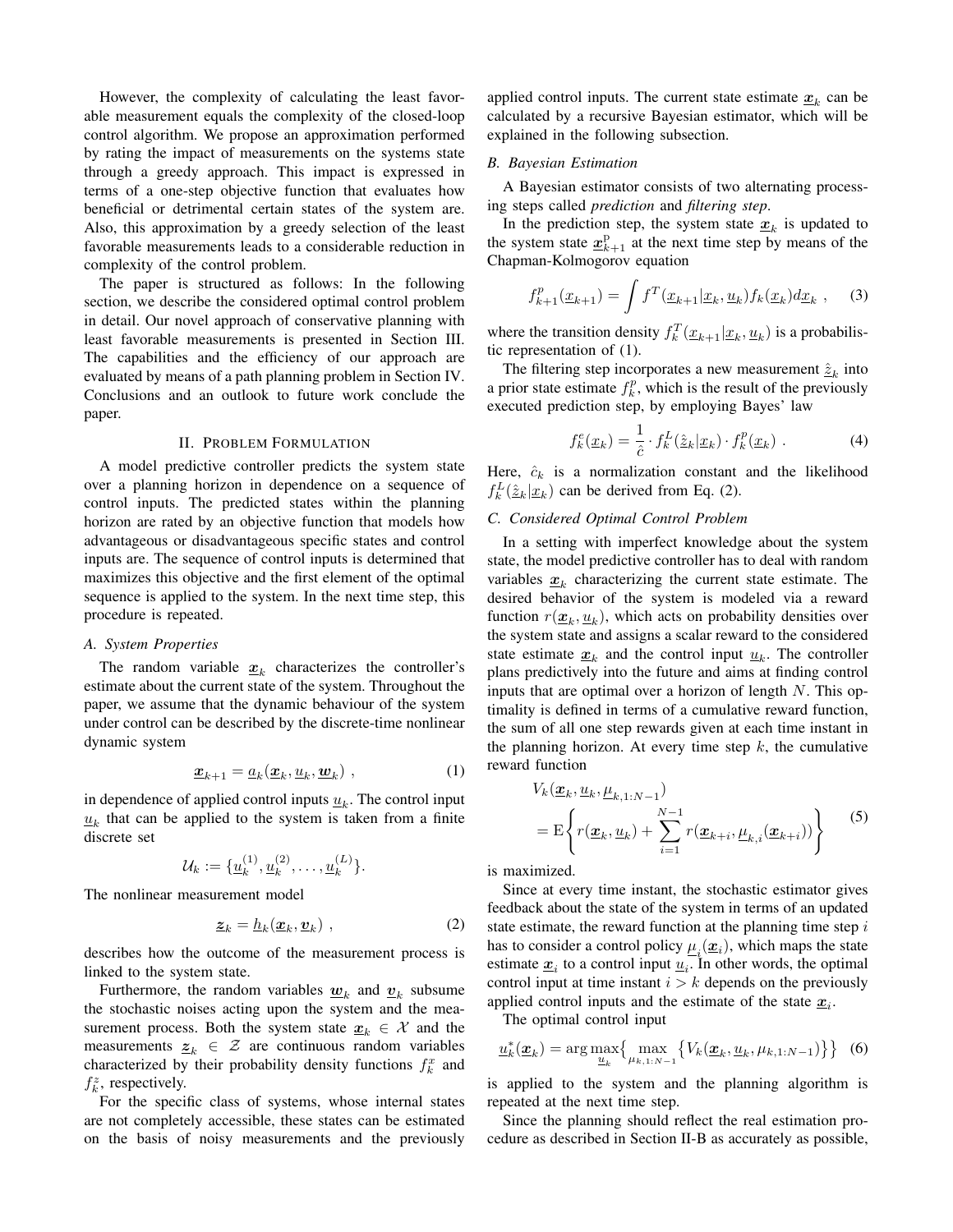

Fig. 1. Exemplary search tree of a closed-loop planning for  $L = 2$  different control inputs,  $M = 2$  discrete measurements and  $N = 2$  planning time steps. Approaches considering all virtual measurements have to build the whole tree. In contrast, the proposed LFM approach reduces the complexity significantly by selecting a specific single measurement. The pruning of subtrees is illustrated by light green nodes.

the controller not only has to incorporate the nonlinear system dynamics, but also future measurements and properties of the stochastic estimator.

## III. LEAST FAVORABLE MEASUREMENTS

In this section, we will introduce our novel concept of incorporating only one measurement into the planning process. This will be a measurement that leads to the least desirable posterior state estimate  $\underline{x}_k^e$  in terms of the reward function. From a purely technical standpoint, we want the planning to be as robust as possible, i.e., we want to account for future possible measurements that may be undesirable in terms of an application specific reward function.

In open-loop feedback control, it is assumed that the controller does not receive observations about the system under control. For the expected reward to be maximized in (5) this means that future system states  $\underline{x}_{k+i}$  are generated by prediction using (3). The cumulative reward function then is

$$
V_k(\underline{\boldsymbol{x}}_k, \underline{\boldsymbol{u}}_k, \underline{\boldsymbol{u}}_{k,1:N-1}) = r(\underline{\boldsymbol{x}}_k, \underline{\boldsymbol{u}}_k) + \sum_{i=1}^{N-1} r(\underline{\boldsymbol{x}}_{k+i}, \underline{\boldsymbol{u}}_{k,i})
$$

The closed-loop feedback controller anticipates future measurements and future beliefs are calculated by (3) and (4). The cumulative reward function to be maximized becomes

$$
V_k(\underline{\boldsymbol{x}}_k, \underline{u}_k, \underline{\mu}_{k,1:N-1})
$$
  
=  $\mathbb{E}_{\underline{z}_k, \dots, \underline{z}_{k+N}} \left\{ r(\underline{\boldsymbol{x}}_k, \underline{u}_k) + \sum_{i=1}^{N-1} r(\underline{\boldsymbol{x}}_{k+i}, \underline{\mu}_{k,i}(\underline{\boldsymbol{x}}_{k+i})) \right\}$ 

where  $\underline{\mu}(\underline{x}_{k+i})$  is defined as in Section II. Instead of considering the weighted average over future measurments, we consider

$$
V_k(\underline{\boldsymbol{x}}_k, \underline{u}_k, \underline{\mu}_{k,1:N-1})
$$
  
= 
$$
\inf_{\underline{z}_k, \dots, \underline{z}_{k+N}} \left\{ r(\underline{\boldsymbol{x}}_k, \underline{u}_k) + \sum_{i=1}^{N-1} r(\underline{\boldsymbol{x}}_{k+i}, \underline{\mu}_{k,i}(\underline{\boldsymbol{x}}_{k+i})) \right\}
$$
(7)

Since the infimum over future measurements in Eq. (7) may become arbitrarily small, we assume in the following that either the measurement space  $\mathcal Z$  is a compact or a discrete set. Ideally, one would evaluate the impact of possible measurements on the complete planning process in Eq. (7). However, this would not lead to a reduction in complexity compared to closed-loop control because in order to evaluate the impact of a measurement on future decisions, the whole following decision tree would have to be expanded over all successive control inputs and future measurements.

We propose a greedy approximation to judge on the impact of a measurement at any instance in the planning process by only evaluating the one step reward function of the posterior state estimate. Thus, not the whole decision tree has to be expanded for all future measurements.

We will first describe our novel approach for myopic planning with time horizon of length one, the generalization to arbitrary time horizons will be conducted afterwards.

#### *A. Myopic Control with Least Favorable Measurements*

For predictive control the current state estimate  $\underline{x}_k$  is first predicted using the system dynamics depending on the applied control input by equation (3). Thus, we obtain a predicted state estimate  $\underline{x}_{k+1}^{\text{p}}$  linked to a control input  $\underline{u}_k$ . In the following, we assume that we have discretized the space of possible measurements  $\mathcal{Z}_{k+1}$  into a set of discrete measurements

$$
\mathcal{Z}_{d,k+1} := \{\hat{\underline{z}}_{k+1}^1, \ldots, \hat{\underline{z}}_{k+1}^M\}.
$$

Methods for obtaining this discretized measurement space are described in Subsection III-C. For each prospective measurement  $\underline{\hat{z}}_{k+1}^i \in \mathcal{Z}_{d,k+1}$ , we can calculate the posterior state estimate  $\underline{x}_{k+1}^e$  linked to the control input  $\underline{u}_k$  and the measurement  $\hat{\underline{z}}_{k+1}^i$ .

The quality of this posterior state estimate can then be evaluated in the one step reward function defined in Section II-C by calculating  $r(\underline{\mathbf{x}}_{k+1}^{\text{e}}, \underline{u}_k | \hat{z}_{k+1}^i)$ , which denotes the reward given for the estimate of the state  $\underline{x}_{k+1}^e$  linked to the control input  $\underline{u}_k$  and the measurement  $\hat{\underline{z}}_{k+1}^i$ . For each measurement in  $\mathcal{Z}_{d,k+1}$ , the corresponding one step reward  $r(\underline{\mathbf{x}}_{k+1}^{\text{e}}, \underline{u}_k | \hat{\underline{z}}_{k+1}^i)$  can be calculated to obtain a set of one step rewards

$$
\{r(\underline{\boldsymbol{x}}_{k+1}^{\mathrm{e}},\underline{u}_k|\hat{\boldsymbol{\Sigma}}_{k+1}^1),\ldots,r(\underline{\boldsymbol{x}}_{k+1}^{\mathrm{e}},\underline{u}_k|\hat{\boldsymbol{\Sigma}}_{k+1}^M)\}\ .
$$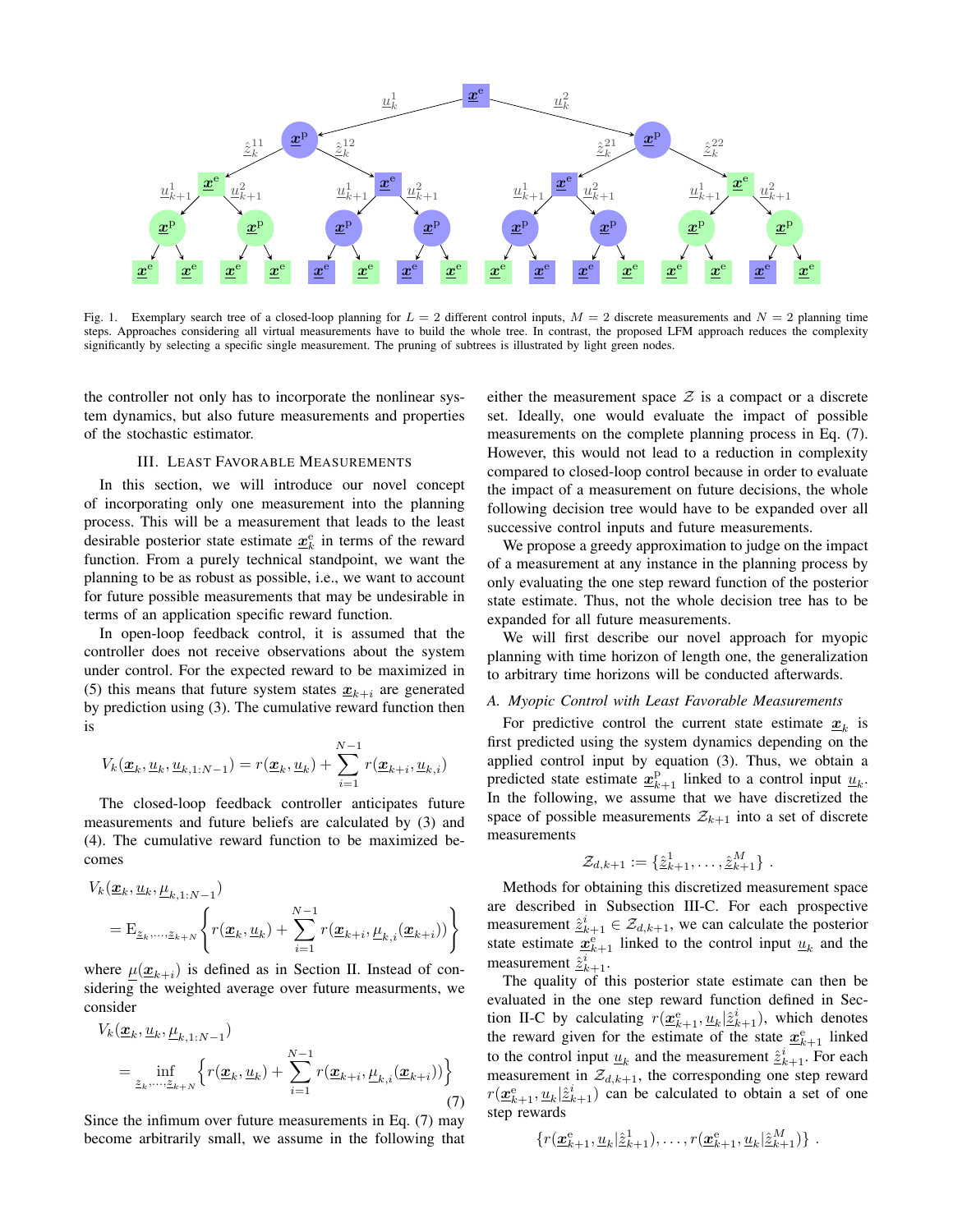The reward we then attach to the control input  $\underline{u}_k$  is

$$
r(\underline{\mathbf{x}}_{k+1}^{\mathbf{e}}, \underline{u}_k) := \min_{\underline{\hat{z}}_{k+1}^i} \{ r(\underline{\mathbf{x}}_{k+1}^{\mathbf{e}}, \underline{u}_k | \underline{\hat{z}}_{k+1}^1), \dots, r(\underline{\mathbf{x}}_{k+1}^{\mathbf{e}}, \underline{u}_k | \underline{\hat{z}}_{k+1}^M) \},
$$
\n(8)

i.e., the minimal achievable greedy reward considering the possible measurements. The objective of the myopic controller is then to maximize this minimal reward over all possible control inputs.

The minimum in (8) is always assumed, as we only consider a discrete and finite subset of all measurements.

# *B. General Predictive Control with Least Favorable Measurements*

For predictive control with longer planning horizons, the objective is to find a sequence of control inputs that maximizes the cumulative reward (5). For non-myopic planning, the myopic approach explained above is repeated at each time step  $j > k$  in the planning horizon. At each node in the decision tree the controller considers control inputs in U and for each input  $u_i$  predicts its effect on the system via (3) and obtains the predicted state estimate  $\underline{x}_{j+1}^{\text{p}}$  linked to the control input  $\underline{u}_j$ . Then, just like above, the controller determines the set of greedy rewards

$$
\{r(\underline{\boldsymbol{x}}_{j+1}^{\mathrm{e}}, \underline{u}_j|\hat{\boldsymbol{\Sigma}}_j^1), \ldots, r(\underline{\boldsymbol{x}}_{j+1}^{\mathrm{e}}, \underline{u}_j|\hat{\boldsymbol{\Sigma}}_j^M)\}
$$

and the minimal reward

$$
r(\underline{\boldsymbol{x}}_{j+1}^e, \underline{\boldsymbol{u}}_j) = \min_{\underline{\hat{z}}_j^i} \{r(\underline{\boldsymbol{x}}_{j+1}^e, \underline{\boldsymbol{u}}_j | \underline{\hat{z}}_j^1), \dots, r(\underline{\boldsymbol{x}}_{j+1}^e, \underline{\boldsymbol{u}}_j | \underline{\hat{z}}_j^M)\}.
$$
 (9)

The planning for further time instants in the planning horizon is then repeated with the reward (9). Just as in the open-loop case, the decision tree now has to be branched only over the possible control inputs (see Fig. 1). At each time instant in the planning process, the one step reward attached to a control input is defined via (9).

# *C. Obtaining Representative Measurements*

There are several different techniques to determine a suitable discretization of the continuous measurement space at each time step. In this subsection, we will briefly describe two methods to obtain such a discretization depending on the probability of obtaining a measurement.

The most intuitive approach would be to employ random sampling from the probability density  $f(\underline{z}_j)$  of the measurement process. If we want to receive  $M$  possible measurements, we can randomly draw M samples  $\hat{\underline{z}}_j^i \sim$  $f(\underline{z}_j)$  from this probability density. For time instants that lie in the future, i.e.,  $j > k$ , the probability density  $f(\underline{z}_j)$  can be constructed from the likelihood and the density describing the state estimate  $f(\underline{x}_j)$  at time step j via

$$
f(\underline{z}_j) = \int_{\mathcal{X}_j} f^L(\underline{z}_j | \underline{x}_j) \cdot f(\underline{x}_j) d\underline{x}_j .
$$

Another way to obtain M possible measurements would be through deterministic approximation of the measurement

density  $f(\underline{z}_j)$  with the methods proposed in [4] and [7]. The advantage of deterministic sampling is that through the systematic approach no outliers will occur and a certain quality of representation can be guaranteed.

#### *D. Complexity Analysis*

At each time instant where a decision can be made, the controller has to branch over all possible decisions in form of possible control inputs. Let  $|\mathcal{U}|$  denote the number of (discrete) control inputs that can be applied to the system under control and denote the maximal number of possible measurements by  $|\mathcal{Z}_d|$ .

The computational complexity of expanding the whole decision tree for the open-loop alogrithm is  $\mathcal{O}(|\mathcal{U}|^N)$ , where  $N$  is the length of the planning horizon. For closed-loop planning, the complexity becomes  $\mathcal{O}((|\mathcal{Z}_d| \cdot |\mathcal{U}|)^N)$ , as the controller not only branches over all possible control inputs but also over all possible future measurements. For the least favorable measurement algorithm, the controller has to calculate the minimum of the rewards for every possible future observation  $\hat{\underline{z}}_j^i \in \mathcal{Z}_d$  at each time step j which is  $\mathcal{O}(|\mathcal{Z}_d|)$ . Since the branching is now only conducted over all control inputs, the complexity of the approach suggested above is reduced to  $\mathcal{O}(|\mathcal{Z}_d| \cdot |\mathcal{U}|^N)$ .

## IV. SIMULATIONS

To demonstrate the capabilities of the proposed conservative planning approach, we applied the LFM algorithm to a robot control problem. In the considered simulation setting, a robot [8] is supposed to reach a target area without colliding with obstacles. The pose of the robot can be estimated by means of the previous applied control inputs and distance measurements to two landmarks. At every time step, the controller determines the optimal control input with regard to less favorable measurements. This specific input is applied to the robot and the whole procedure is repeated in the next time step.

#### *A. System and Measurement Model*

We model the pose of the robot as a three-dimensional continuous state  $\underline{\boldsymbol{x}}_k = [\boldsymbol{x}_k, \boldsymbol{y}_k, \boldsymbol{\phi}_k]^T$ , where  $\boldsymbol{x}_k$  and  $\boldsymbol{y}_k$  are the coordinates of the robot's position in the plane and  $\phi_k$  is its orientation. The motion of the robot is described by the following system model

$$
\begin{bmatrix} \mathbf{x}_{k+1} \\ \mathbf{y}_{k+1} \\ \phi_{k+1} \end{bmatrix} = \begin{bmatrix} \mathbf{x}_k \\ \mathbf{y}_k \\ \phi_k \end{bmatrix} + \begin{bmatrix} (u_k^s + \mathbf{w}_k^s) \cdot \cos(\phi_k) \\ (u_k^s + \mathbf{w}_k^s) \cdot \sin(\phi_k) \\ u_k^{\phi} + \mathbf{w}_k^{\phi} \end{bmatrix}, \quad (10)
$$

motivated by the robots introduced in [8]. The twodimensional control input  $\underline{u}_k = [u_k^s, u_k^{\phi}]^T$  consists of the step size  $u_k^s$  in forward direction and a turning angle  $u_k^{\phi}$ . We assume that the robot can either execute a forward step with a fixed length of 10 cm or does not move forward. Additionally, the robot can superimpose turns of  $\frac{\pi}{8}$  rad in both directions onto the forward motion or turn without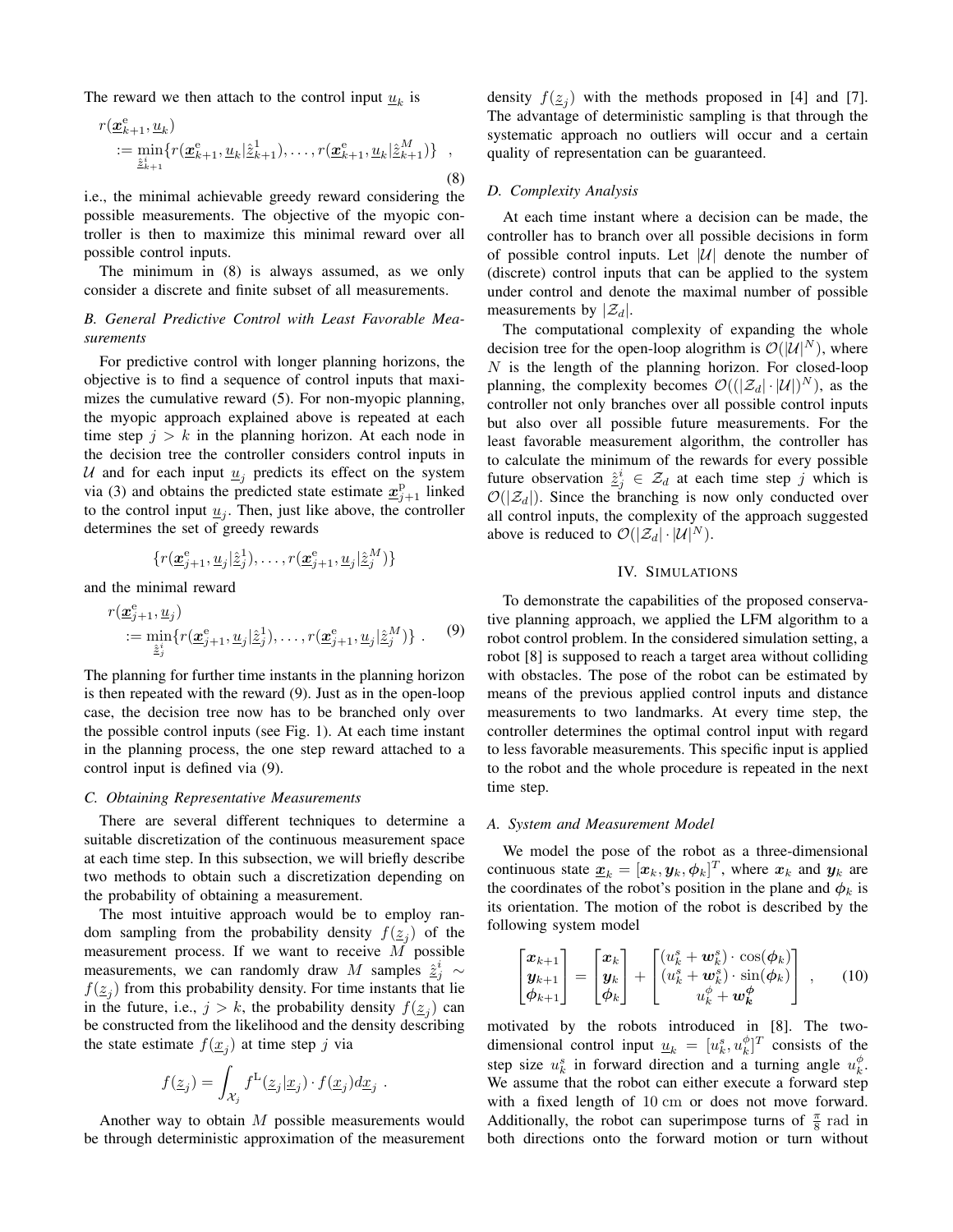

Fig. 2. Environment setting. The grey shaded areas represent obstacles, the red rectangle is the target area. S1 and S2 are the initial robot configurations for both scenarios where the line whithin the circle denotes the orientation. The two landmarks used for measurements are located at  $[50 \text{ cm}, -50 \text{ cm}]^T$  and  $[-50 \text{ cm}, 50 \text{ cm}]^T$ 

taking a forward step. Hence, the entire action space consists of the finite discrete set

$$
\mathcal{U} = \left\{ \begin{bmatrix} 0 \text{ cm} \\ \pm \frac{\pi}{8} \text{ rad} \end{bmatrix}, \begin{bmatrix} 0 \text{ cm} \\ 0 \text{ rad} \end{bmatrix}, \begin{bmatrix} 10 \text{ cm} \\ \pm \frac{\pi}{8} \text{ rad} \end{bmatrix}, \begin{bmatrix} 10 \text{ cm} \\ 0 \text{ rad} \end{bmatrix} \right\}.
$$

The random variables  $w_k^s$  and  $w_k^{\phi}$  in Eq. (10) subsume the noise acting upon the forward step and the rotational movement.

For state estimation, the robot can take noisy distance measurements to two landmarks. The  $i$ -th entry of the measurement vector  $\underline{z}_k$  is given by

$$
\mathbf{z}_{k}^{i} = \sqrt{(\mathbf{x}_{k} - \check{x}^{i})^{2} + (\mathbf{y}_{k} - \check{y}^{i})^{2}} + \mathbf{v}_{k} , \qquad (11)
$$

where  $[\check{x}^i, \check{y}^i]^T$  is the position of landmark  $i = 1, 2$  and  $v_k$ denotes zero-mean white Gaussian measurement noise.

# *B. Reward Function*

The robot's task is to reach the target area without colliding with obstacles. Therefore, we implemented a reward function that assignes negative values to all state-action combinations that cause the robot to crash. Additionally, each step that does not result in a target state, results in a small penalty value in order to prefer shorter paths over longer ones. Finally, steps that let the robot reach the target area safely have zero penalty. In detail, the values are set as following:

$$
r(\underline{x}_k, \underline{u}_k) = \begin{cases} -40, & \text{if action leads to collision} \\ 0, & \text{if target is reached} \\ -1, & \text{otherwise} \end{cases}
$$
 (12)



Fig. 3. Average rewards from 50 Monte-Carlo runs for different start configurations and noise settings. Diagram (a) shows the achieved reward from initial configuration S1 in Fig. 2, diagram (b) denotes results of S2. For each configuration, LFM was compared to open-loop control (OL) and Nominal Belief State Optimization (NBO) with different measurement noise levels.

The planning horizon in our simulation is set to 40 time steps as well, so any collision-free trajectory is preferred, even if the target is not reached. Thus, the best a robot can achieve is a cumulative reward of zero. Each additional step and especially collisions decrease the attained reward. So far, the function assigns values to combinations of states and actions. The extension of the deterministic reward function (12) to the probabilistic state description is conducted via

$$
r(\underline{x}_k, \underline{u}_k) = \mathcal{E}\{r(\underline{x}_k, \underline{u}_k)\}, \qquad (13)
$$

the expected reward given an initial state estimate  $\underline{x}_k$  and a fixed action  $\underline{u}_k$ .

## *C. Calculation of Optimal Policies*

For efficiency reasons, the optimal solution to the planning problem in Section II is calculated via the principle of dynamic programming [9]. In order to ensure computational feasability even for long time horizons, we employed a parametrized fitted value iteration algorithm described in [10]. In this approach, the authors propose a parametrization of the belief space, i.e., the space of probability density functions  $f_j$  characterizing the state estimates  $\underline{x}_j$ . In our simulation, we used an extended Kalman filter for state estimation that implicitly allows the parametric representation of the belief space in form of Gaussian densities.

## *D. Test Scenarios*

The following section describes test scenarios that differ in the start configuration of the robot and in the measurement